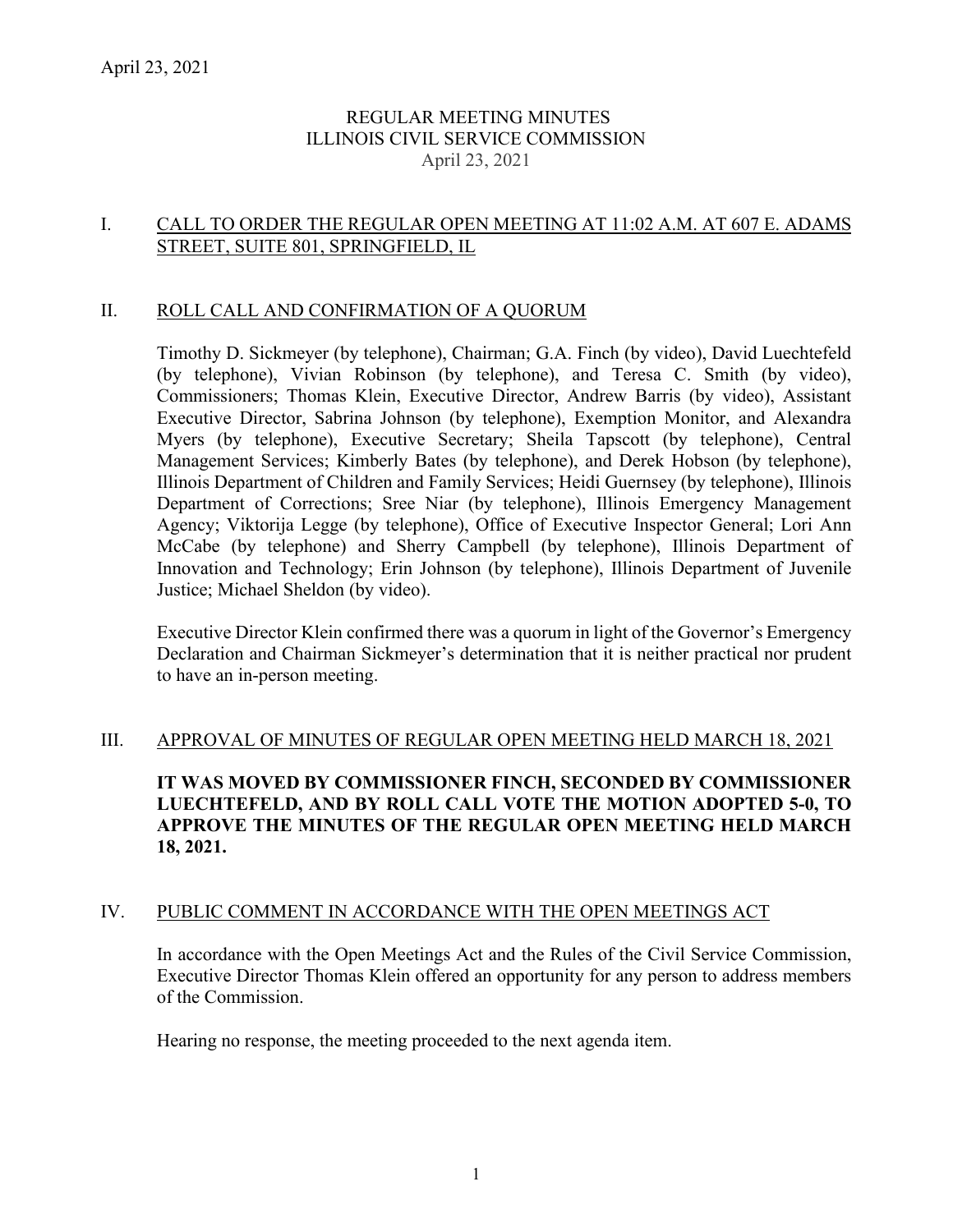# V. EXEMPTIONS UNDER SECTION 4d(3) OF THE PERSONNEL CODE

#### **A. Governing Rule – Section 1.142 Jurisdiction B Exemptions**

- a) The Civil Service Commission shall exercise its judgment when determining whether a position qualifies for exemption from Jurisdiction B under Section 4d(3) of the Personnel Code. The Commission will consider any or all of the following factors inherent in the position and any other factors deemed relevant to the request for exemption:
	- 1) The amount and scope of principal policy making authority;
	- 2) The amount and scope of principal policy administering authority;
	- 3) The amount of independent authority to represent the agency, board or commission to individuals, legislators, organizations or other agencies relative to programmatic responsibilities;
	- 4) The capability to bind the agency, board or commission to a course of action;
	- 5) The nature of the program for which the position has principal policy responsibility;
	- 6) The placement of the position on the organizational chart of the agency, board or commission;
	- 7) The mission, size and geographical scope of the organizational entity or program within the agency, board or commission to which the position is allocated or detailed.
- b) The Commission may, upon its own action after 30 days' notice to the Director of Central Management Services or upon the recommendation of the Director of the Department of Central Management Services, rescind the exemption of any position that no longer meets the requirements for exemption set forth in subsection (a). However, rescission of an exemption shall be approved after the Commission has determined that an adequate level of managerial control exists in exempt status that will insure responsive and accountable administrative control of the programs of the agency, board or commission.
- c) For all positions currently exempt by action of the Commission, the Director of Central Management Services shall inform the Commission promptly in writing of all changes in essential functions, reporting structure, working title, work location, position title, position number or specialized knowledge, skills, abilities, licensure or certification.
- d) Prior to granting an exemption from Jurisdiction B under Section 4d(3) of the Personnel Code, the Commission will notify the incumbent of the position, if any, of its proposed action. The incumbent may appear at the Commission meeting at which action is to be taken and present objections to the exemption request.

(Source: Amended at 34 Ill. Reg. 3485, effective March 3, 2010)

\* \* \*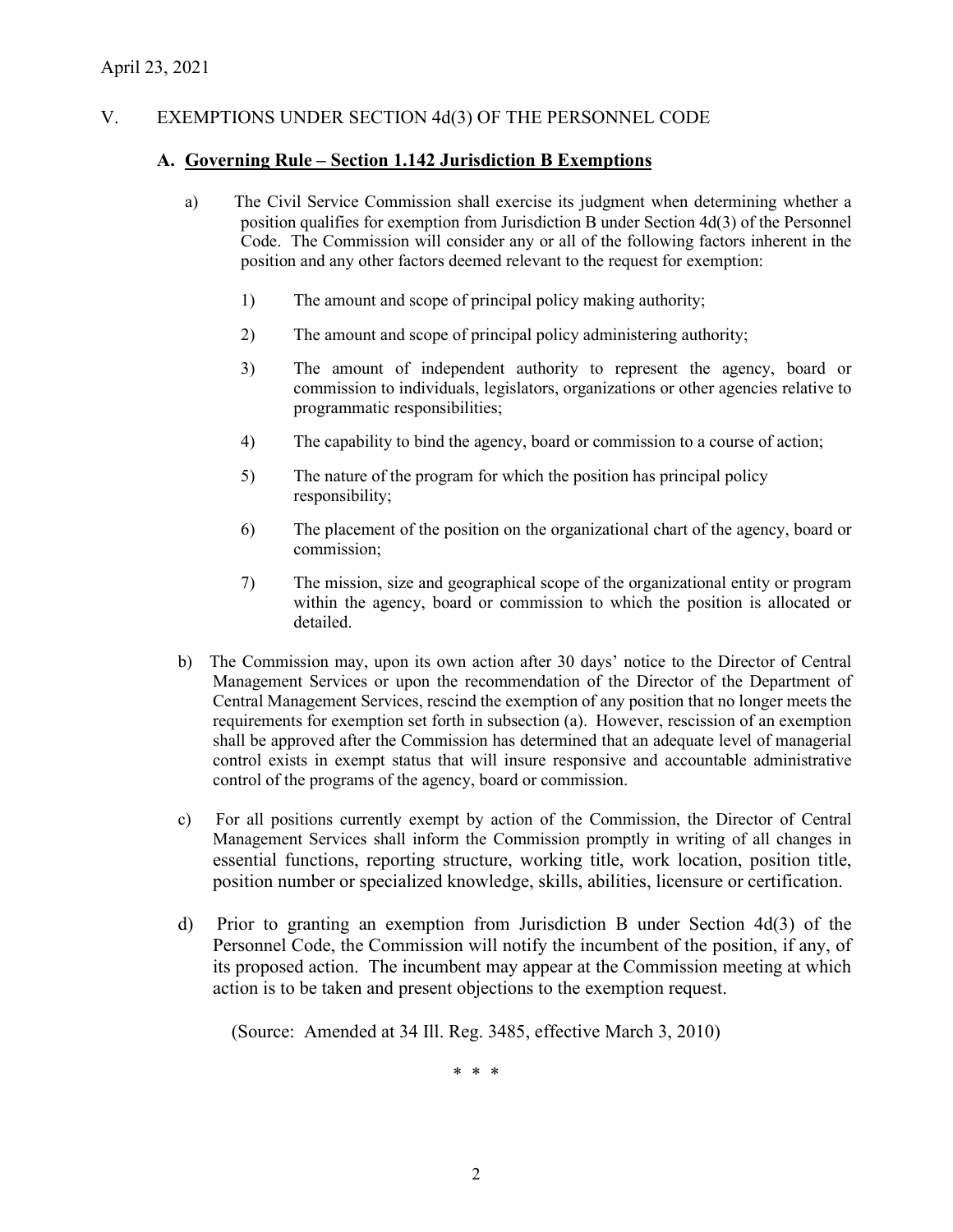## **B. Request for 4d(3) Exemption**

Exemption Monitor Sabrina Johnson indicated that Item B was a request for a Chief Deputy Director, Child Protection & State Central Register at the Department of Children and Family Services, a position that reports to the Executive Deputy Director, who reports to the Director. This position serves as the chief policy administrator who formulates and oversees the implementation of statewide policies and procedures involving Child Protections and State Central Register. This position monitors program compliance with federal and state rules and regulations and represents the Director and the Department to public officials, government, private agencies, and press. Staff recommended this exemption request be granted.

Exemption Monitor Ms. Johnson indicated that Item C was a request for a Medical Compliance Administrator at the Department of Corrections, a position that reports to the Chief Compliance Officer, who reports to the Director. This position serves as a principal policy administrator developing and implementing policy affecting standards of care, ethics and licensing that are required for health and mental health services. This position audits administrative directives and consent decree compliance language and serves as spokesperson to legislatures, the Governor's Office and state officials on behalf of the Department, Director, Assistant Director and Chief Compliance Officer. Staff recommended this exemption request be granted.

Exemption Monitor Ms. Johnson indicated Item D was a request for a Chief Information Officer at the Department of Innovation and Technology (DoIT), a position that reports to the Public Safety Group Chief Information Officer, who reports to the Assistant Secretary, who reports to the Secretary. This position is a principal policy formulating administrator for the management process for the Illinois Emergency Management Agency, interprets new legislation and administrative policies and procedures, and creating policies and procedures which will monitor and control access to system resources and data. Staff recommended this exemption request be granted.

Executive Director Thomas Klein inquired about the difference in the policy making authority of this position and the Chief Information Officer position to which it reports. Sherry Campbell, Classifications Manager with DoIT, indicated that this is comparative across the board for all DoIT Chief Information Officers assigned to specific agencies who report to a group Chief Information Officer. It was confirmed by Sherry Campbell that this Chief Information Officer will be assigned to IEMA and supervised by DoIT group Chief Information Officer.

Exemption Monitor Ms. Johnson indicated Item E was a request for a Director of Human Resources at the Department of Juvenile Justice, a position that reports to the Chief of Staff, who reports to the Director. This position serves as a principal policy formulator, develops statewide policies and procedures for the human resources programs and monitors applicable laws, rules, regulations, contracts, and codes related to human resources. This position is a liaison to the Governor's Office and spokesperson on matters associated with human resources programs. Staff recommended this exemption request be granted.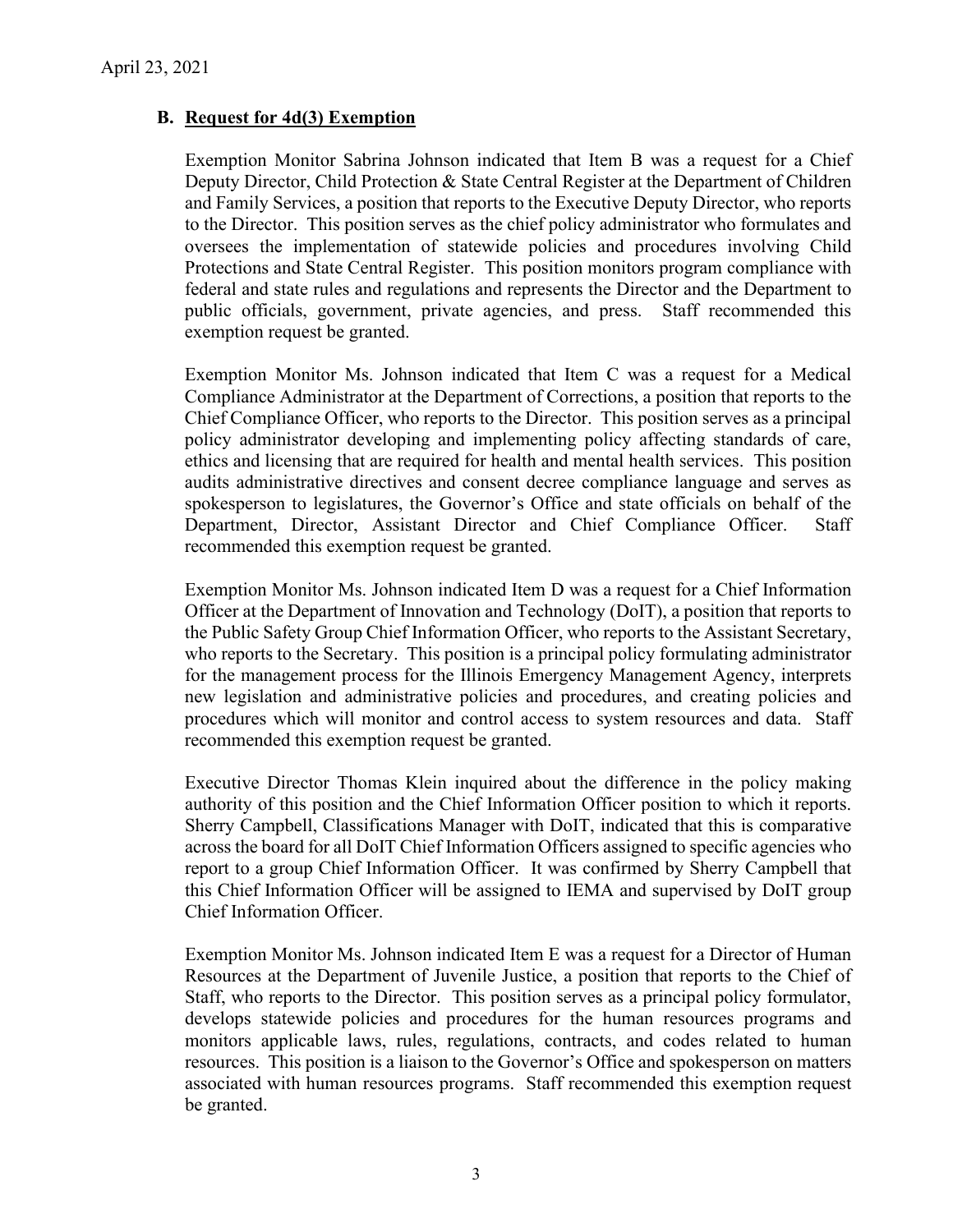**IT WAS MOVED BY COMMISSIONER ROBINSON, SECONDED BY COMMISSIONER FINCH, AND BY ROLL CALL VOTE THE MOTION ADOPTED 5-0 TO GRANT THE 4d(3) EXEMPTION REQUEST FOR THE FOLLOWING POSITIONS:**

- **B: Chief Deputy Director, Child Protection & State Central Register (DCFS)**
- **C: Medical Compliance Administrator (DOC)**
- **D: Chief Information Officer (DoIT)**
- **E: Director of Human Resources (DJJ)**

### **B. Illinois Department of Children and Family Services**

| <b>Position Number</b>  | 40070-16-69-000-00-01                                            |
|-------------------------|------------------------------------------------------------------|
| <b>Functional Title</b> | Chief Deputy Director, Child Protection & State Central Register |
| Incumbent               | Vacant                                                           |
| Supervisor              | Executive Deputy Director, who reports to the Director           |
| Location                | <b>Sangamon County</b>                                           |

## **C. Illinois Department of Corrections**

| <b>Position Number</b>  | 40070-29-00-020-10-01                                |
|-------------------------|------------------------------------------------------|
| <b>Functional Title</b> | Medical Compliance Administrator                     |
| Incumbent               | Vacant                                               |
| Supervisor              | Chief Compliance Office, who reports to the Director |
| Location                | <b>Sangamon County</b>                               |

### **D. Illinois Department of Innovation and Technology**

| <b>Position Number</b>  | 40070-28-71-000-00-01                                         |
|-------------------------|---------------------------------------------------------------|
| <b>Functional Title</b> | Chief Information Officer                                     |
| Incumbent               | Sree Nair                                                     |
|                         | Public Safety Group Chief Information Officer, who reports to |
| Supervisor              | the Assistant Secretary, who reports to the Secretary         |
| Location                | <b>Sangamon County</b>                                        |

### **E. Illinois Department of Juvenile Justice**

| <b>Position Number</b>  | 40070-27-00-001-10-01                       |
|-------------------------|---------------------------------------------|
| <b>Functional Title</b> | Director of Human Resources                 |
| Incumbent               | Vacant                                      |
| Supervisor              | Chief of Staff, who reports to the Director |
| Location                | <b>Sangamon County</b>                      |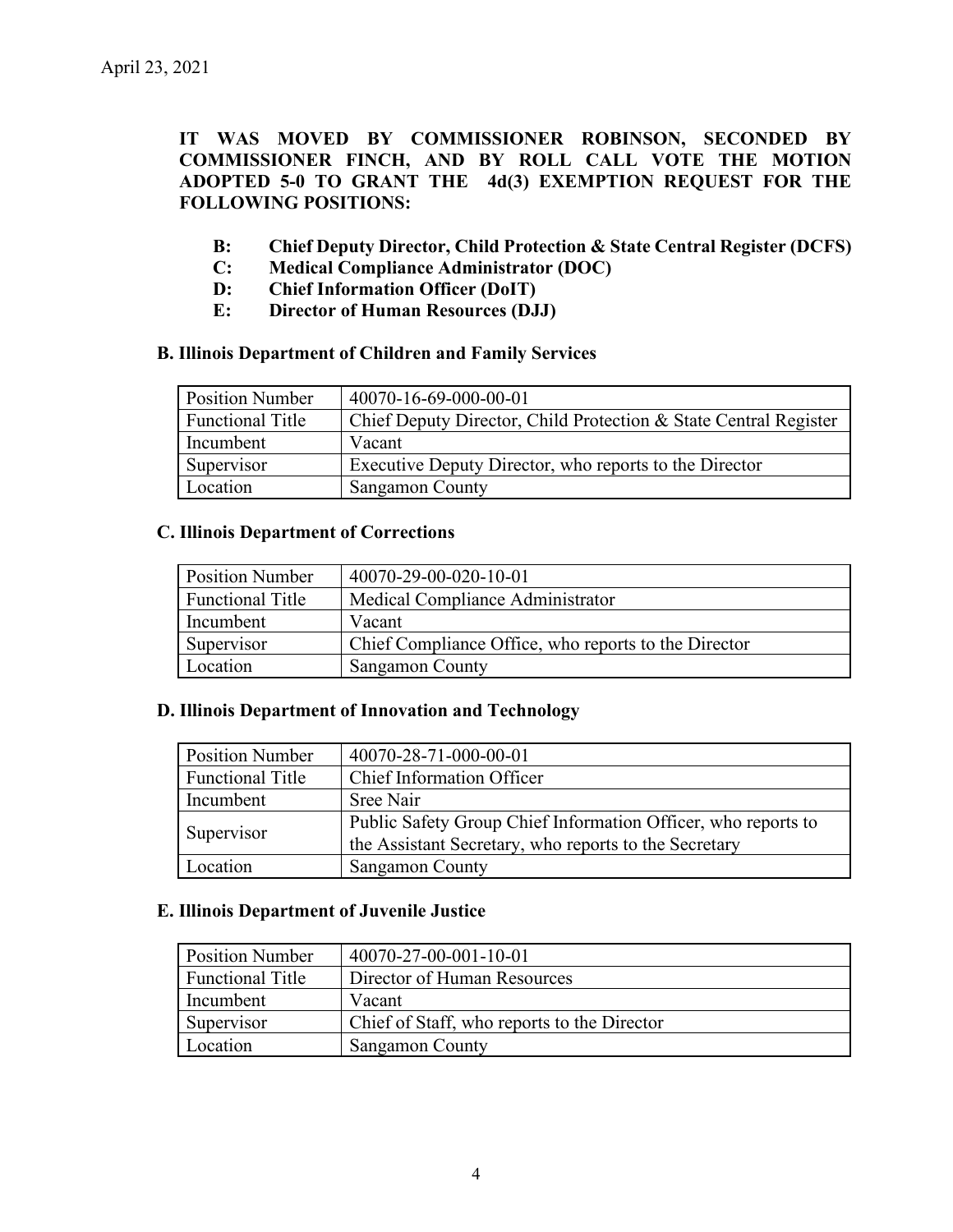## VI. CLASS SPECIFICATIONS

### **A. Governing Rule – Section 1.45 Classification Plan**

The Commission will review the class specifications requiring Commission approval under the Classification Plan and will approve those that meet the requirements of the Personnel Code and Personnel Rules and conform to the following accepted principles of position classification:

- a) The specifications are descriptive of the work being done or that will be done;
- b) Identifiable differentials are set forth among classes that are sufficiently significant to permit the assignment of individual positions to the appropriate class;
- c) Reasonable career promotional opportunities are provided;
- d) The specifications provide a reasonable and valid basis for selection screening by merit examinations;
- e) All requirements of the positions are consistent with classes similar in difficulty, complexity and nature of work; and
- f) The relation of the class specifications to any applicable collective bargaining agreement.

### **B. Health Information Administrator**

Assistant Executive Director Andrew Barris reported that the proposed revision to the Health Information Administrator class was simply the inclusion of a phrase that its duties fall under the general supervision of higher-level administrative staff and the revised class specification reflects the change. The proposed revision was agreed to through collective bargaining.

**IT WAS MOVED BY COMMISSIONER SMITH, SECONDED BY COMMISSIONER ROBINSON, AND BY ROLL CALL VOTE THE MOTION ADOPTED 5-0 TO APPROVE THE CREATION OF THE FOLLOWING CLASS SPECIFICATIONS TO BE EFFECTIVE MAY 1, 2021:**

# **B. Health Information Administrator**

**IT WAS MOVED BY COMMISSIONER SMITH, SECONDED BY COMMISSIONER LUECHTEFELD, AND BY ROLL CALL VOTE THE MOTION ADOPTED 5-0 TO DISAPPROVE ANY CLASS SPECIFICATIONS RECEIVED BY THE COMMISSION STAFF NOT CONTAINED IN THIS AGENDA TO ALLOW ADEQUATE STUDY.**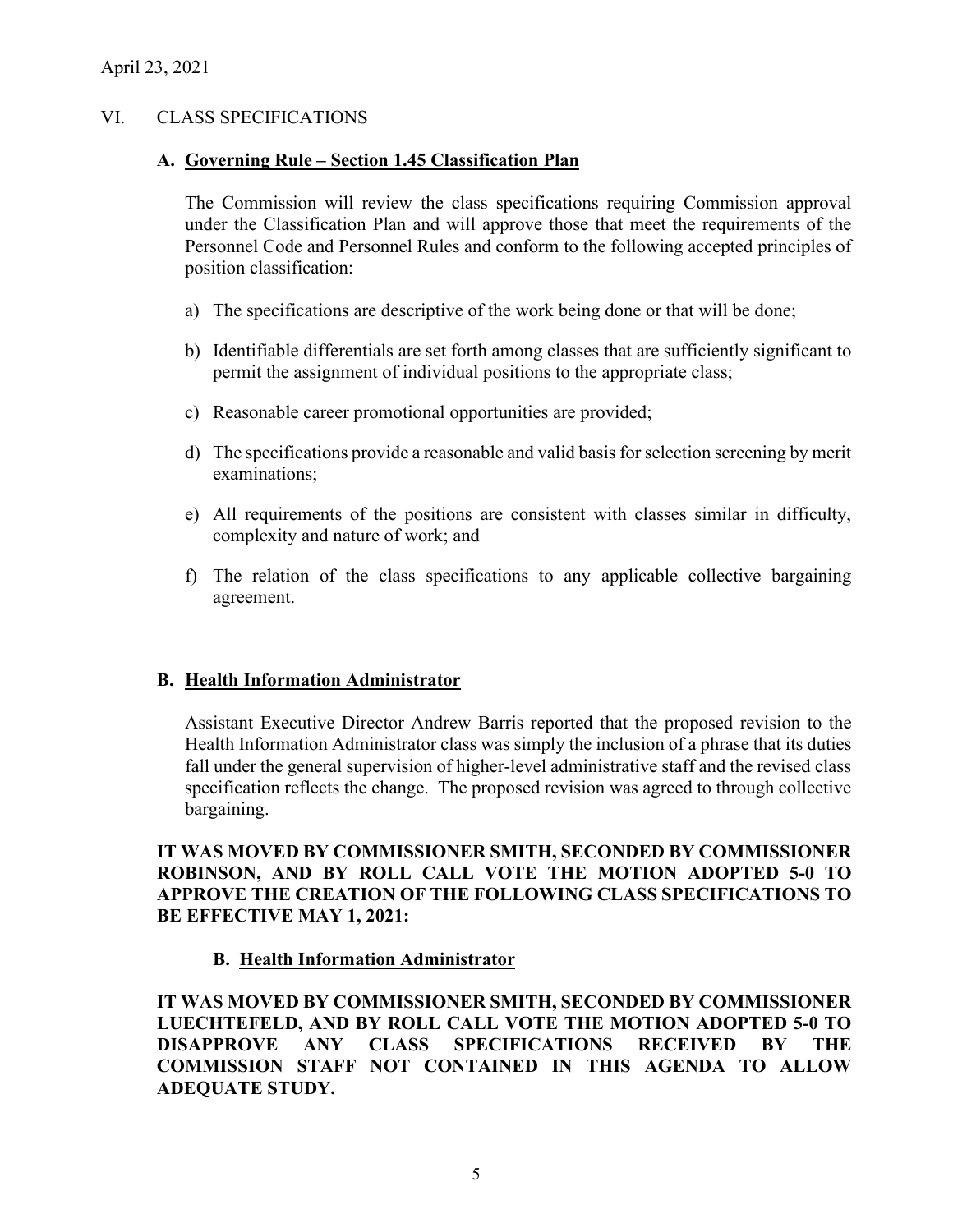## VII. PERSONNEL RULES

### **A. Civil Service Commission Governing Rule – Section 1.310 Personnel Rules**

The Commission has power to disapprove new rules or amendments to existing rules submitted by the Director of Central Management Services. Such proposed new rules or amendments of existing rules submitted to the Commission shall be accompanied by a report of proceedings attending the prior public hearing required by law with respect to them.

If the Commission does not disapprove new rules or any amendment to existing rules within 30 days following the receipt from the Director of Central Management Services, the new rules or amendments have the force and effect of law after filing by the Director with the Secretary of State.

### **B. None submitted**

**IT WAS MOVED BY COMMISSIONER FINCH, SECONDED BY COMMISSIONER LUECHTEFELD, AND BY ROLL CALL VOTE THE MOTION ADOPTED 5-0 TO DISAPPROVE ANY AMENDMENTS TO PERSONNEL RULES RECEIVED BY THE COMMISSION STAFF BUT NOT CONTAINED IN THIS AGENDA TO ALLOW ADEQUATE STUDY.** 

# VIII. MOTION TO CLOSE A PORTION OF THE MEETING

**IT WAS MOVED BY COMMISSIONER ROBINSON, SECONDED BY COMMISSIONER LUECHTEFELD, AND BY ROLL CALL VOTE THE MOTION ADOPTED 5-0 TO CLOSE A PORTION OF THE MEETING PURSUANT TO SUBSECTIONS 2(c)(1), 2(c)(4), AND 2(c)(11) OF THE OPEN MEETINGS ACT.**

| <b>SICKMEYER</b> | YES.       | <b>FINCH</b>    | YES. |
|------------------|------------|-----------------|------|
| LUECHTEFELD      | <b>YES</b> | <b>ROBINSON</b> | YES. |
| SMITH            | YES.       |                 |      |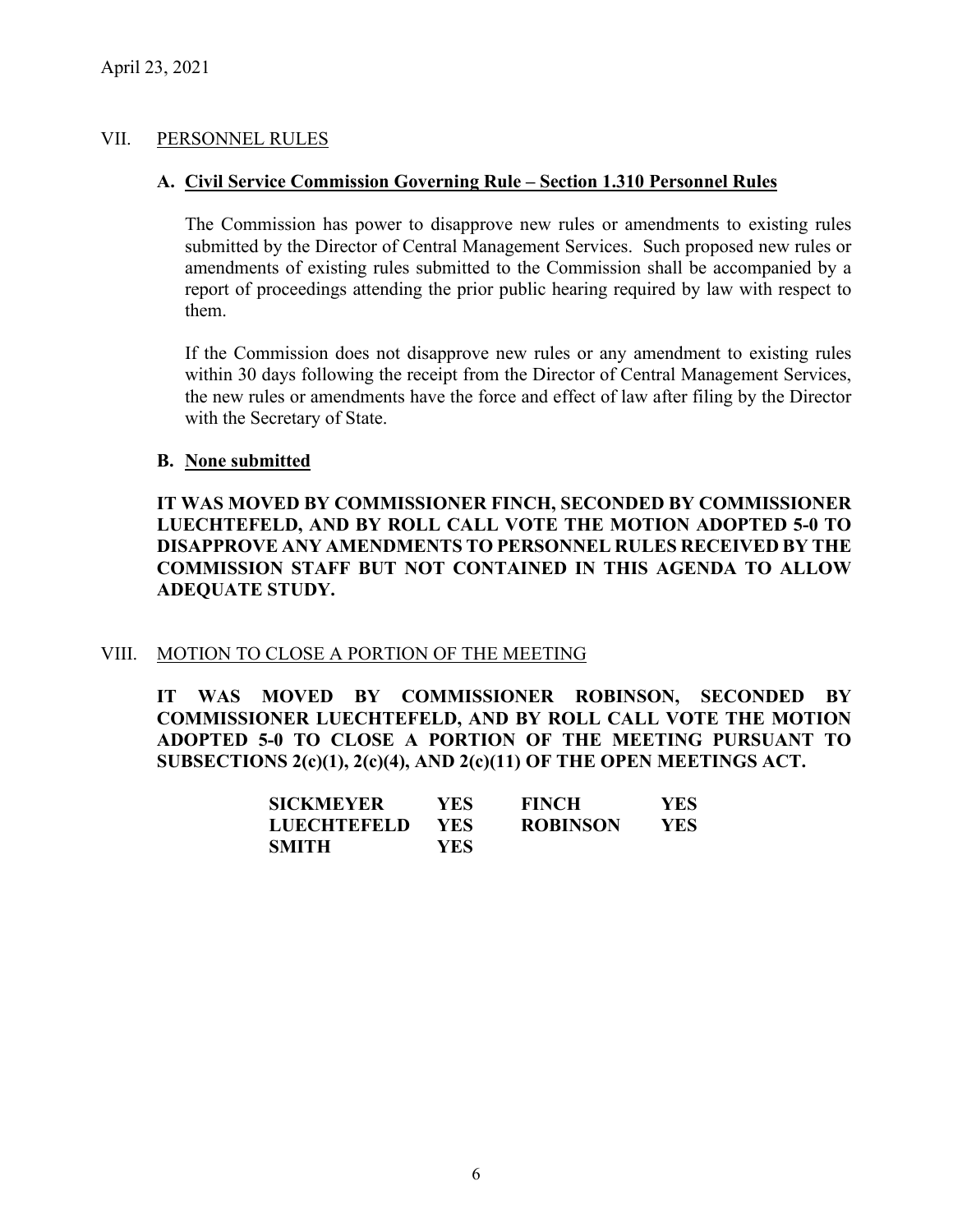# April 23, 2021

## IX. RECONVENE THE OPEN MEETING

Upon due and proper notice, the regular open meeting of the Illinois Civil Service Commission was reconvened at 607 E. Adams Street, Suite 801, Springfield, IL at 11:47 a.m.

### ROLL CALL AND CONFIRMATION OF A QUORUM

Chairman Timothy D. Sickmeyer (by telephone); G.A. Finch (by video), David Luechtefeld (by telephone), Vivian Robinson (by telephone), and Teresa Smith (by video), Commissioners; Thomas Klein, Executive Director, Andrew Barris (by video), Assistant Executive Director, Sabrina Johnson (by telephone), Exemption Monitor, and Alexandra Myers, Executive Secretary; Michael Sheldon (by video).

### X. INTERLOCUTORY APPEAL

## **DA-17-21**

| Employee    | <b>Richard Phillips</b> | Appeal Date   | 03/17/21                           |
|-------------|-------------------------|---------------|------------------------------------|
| Agency      | Corrections             | Decision Date | 04/13/21                           |
| Appeal Type | Discharge               | Proposal for  | <b>Grant Motion to Dismiss for</b> |
| AL J        | Andrew Barris           | Decision      | lack of jurisdiction.              |

**IT WAS MOVED BY COMMISSIONER FINCH, SECONDED BY COMMISSIONER ROBINSON, AND BY ROLL CALL VOTE THE MOTION ADOPTED 5-0 TO AFFIRM AND ADOPT THE PROPOSAL FOR DECISION OF THE ADMINISTRATIVE LAW JUDGE TO DISMISS THE APPEAL FOR THE REASONS SET FORTH IN THE PROPOSAL FOR DECISION.** 

| <b>SICKMEYER</b>   | YES- | <b>FINCH</b>    | YES |
|--------------------|------|-----------------|-----|
| <b>LUECHTEFELD</b> | YES- | <b>ROBINSON</b> | YES |
| <b>SMITH</b>       | YES  |                 |     |

### XI. PUBLICLY ANNOUNCED DECISION RESULTING FROM APPEAL

### **DA-24-20**

| Employee    | <b>Stacey Kidd</b>   | Appeal Date   | 01/14/2020        |
|-------------|----------------------|---------------|-------------------|
| Agency      | Dept. of Corrections | Decision Date | 04/09/2021        |
| Appeal Type | Discharge            | Proposal for  |                   |
| ALJ         | <b>Andrew Barris</b> | Decision      | Discharge upheld. |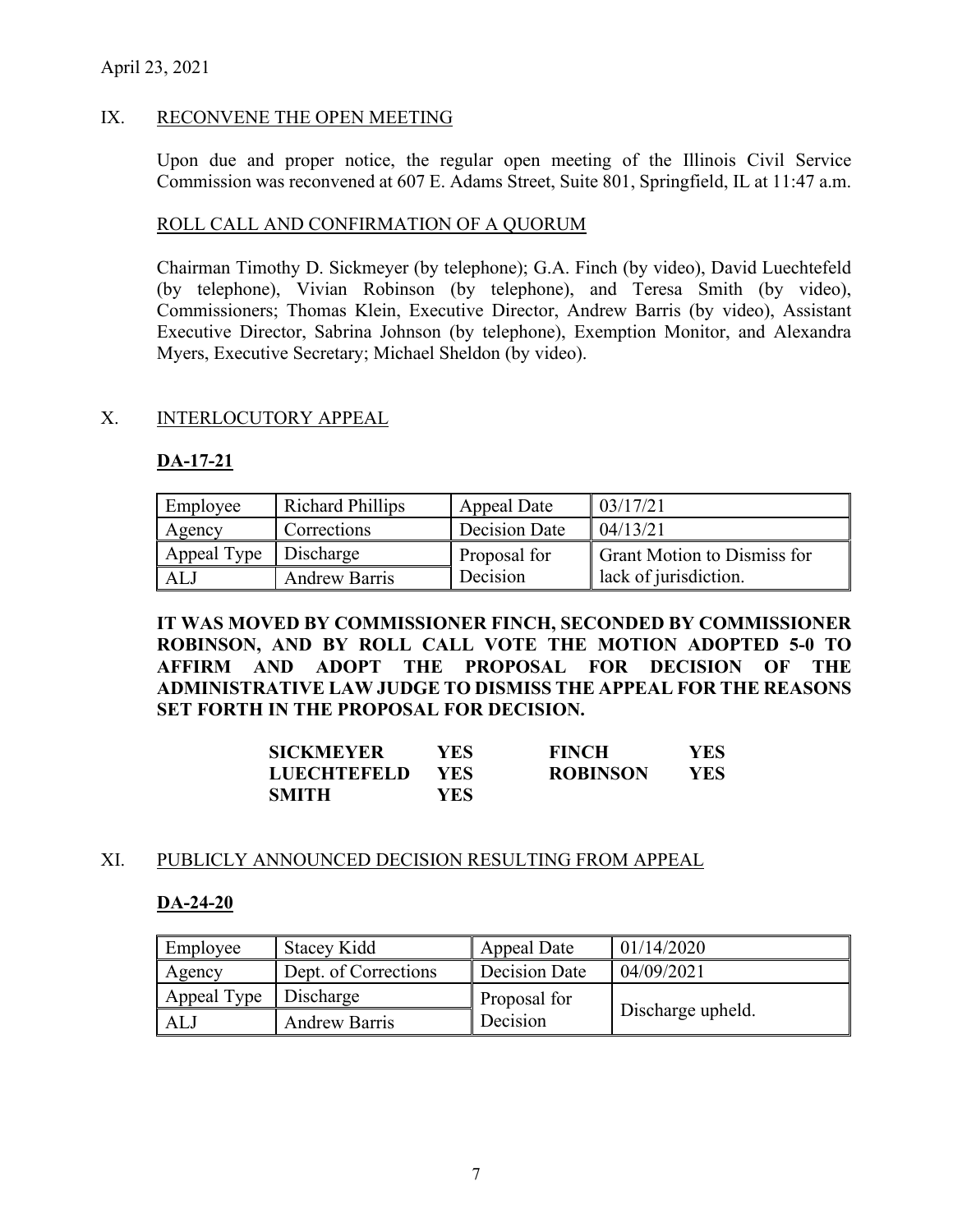**IT WAS MOVED BY COMMISSIONER SMITH, SECONDED BY COMMISSIONER LUECHTEFELD, AND BY ROLL CALL VOTE OF 5-0 THE MOTION ADOPTED TO AFFIRM AND ADOPT THE PROPOSAL FOR DECISION OF THE ADMINISTRATIVE LAW JUDGE FOR THE REASONS SET FORTH IN THE PROPOSAL FOR DECISION.** 

| <b>SICKMEYER</b>   | YES- | <b>FINCH</b>    | <b>YES</b> |
|--------------------|------|-----------------|------------|
| <b>LUECHTEFELD</b> | YES. | <b>ROBINSON</b> | YES        |
| <b>SMITH</b>       | YES- |                 |            |

### **S-9-21 & DA-10-21**

| Employee    | Michael J. Sheldon            | Appeal Date   | $11/23/20 \& 12/10/20$                  |
|-------------|-------------------------------|---------------|-----------------------------------------|
| Agency      | Dept. of Veteran's<br>Affairs | Decision Date | 04/12/2021                              |
| Appeal Type | Discharge                     | Proposal for  | <b>Suspension Appeal</b>                |
| ALJ         | Thomas Klein                  | Decision      | Dismissed as moot.<br>Discharge upheld. |

**IT WAS MOVED BY COMMISSIONER SMITH, SECONDED BY COMMISSIONER FINCH, AND BY ROLL CALL VOTE OF 5-0 THE MOTION ADOPTED TO AFFIRM AND ADOPT THE PROPOSALS FOR DECISION OF THE ADMINISTRATIVE LAW JUDGE FOR THE REASONS SET FORTH IN THE PROPOSAL FOR DECISION.** 

| <b>SICKMEYER</b>   | YES. | <b>FINCH</b>    | YES  |
|--------------------|------|-----------------|------|
| <b>LUECHTEFELD</b> | YES. | <b>ROBINSON</b> | YES. |
| <b>SMITH</b>       | YES  |                 |      |

### XII. APPEAL TERMINATED WITHOUT DECISION ON THE MERITS

### **DA-16-21**

| Employee    | Samantha Payne<br>Appeal Date |               | 03/10/2021 |
|-------------|-------------------------------|---------------|------------|
| Agency      | Corrections                   | Decision Date | 04/12/2021 |
| Appeal Type | Discharge                     | Proposal for  | Withdrawn. |
| AL.         | <b>Andrew Barris</b>          | Decision      |            |

**IT WAS MOVED BY COMMISSIONER ROBINSON, SECONDED BY COMMISSIONER LUECHTEFELD, AND BY ROLL CALL VOTE OF 5-0 THE MOTION ADOPTED TO AFFIRM AND ADOPT THE PROPOSAL FOR DECISION OF THE ADMINISTRATIVE LAW JUDGE FOR THE REASONS SET FORTH IN THE PROPOSAL FOR DECISION.**